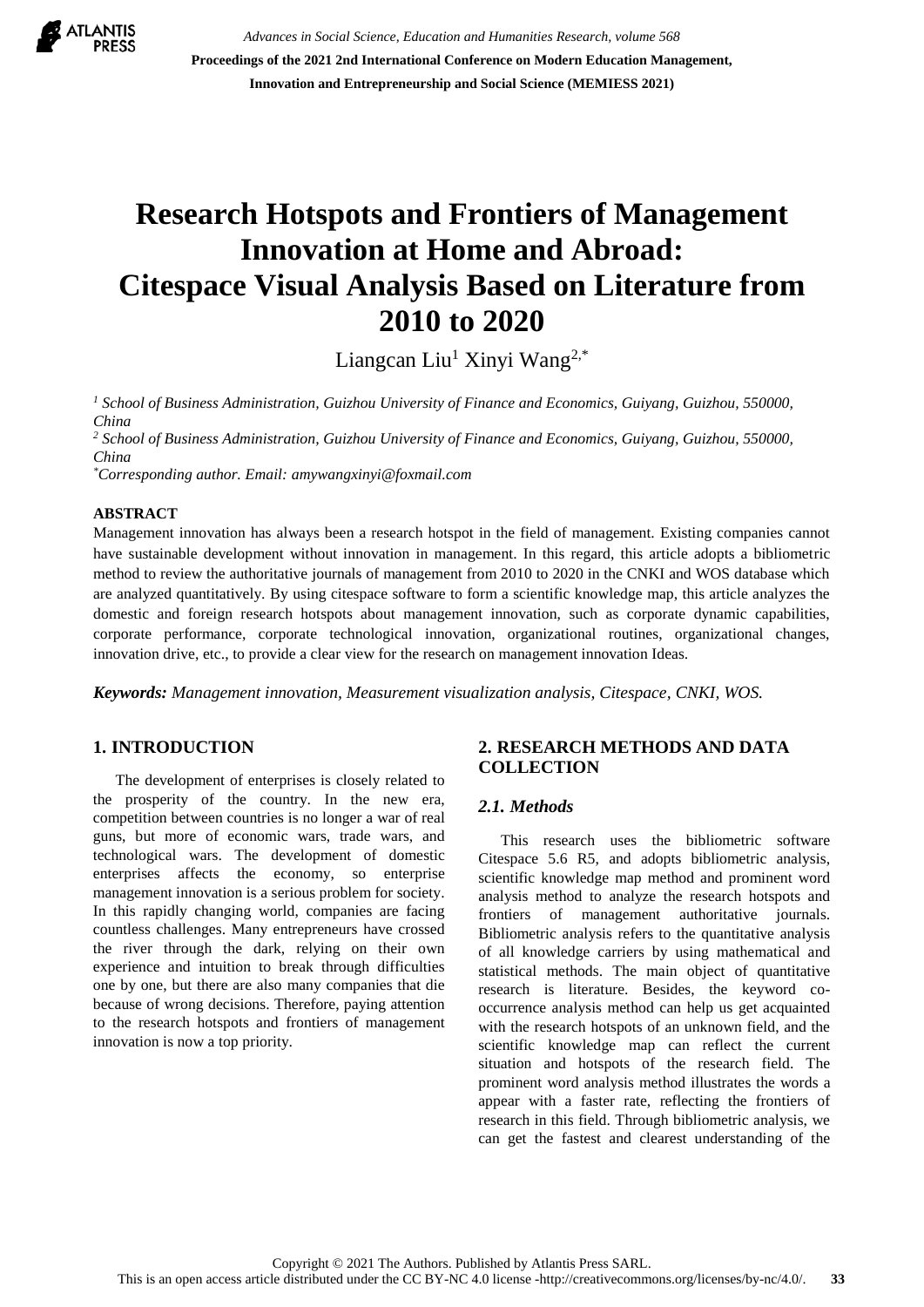

current research situation, so that we can carry out follow-up research.

#### *2.2. Data*

The Chinese literature in this study comes from the Chinese Journal Full-text Database (CNKI). In the literature search, we selected authoritative journals, such as : "Management World", "Foreign Economics and Management", "Journal of Management Science", "Southern Management Review", "Management Review" and "Scientific Research Management" , the search time is set to 2010-2020, then manually removing irrelevant content such as meeting records, reports, etc., obtaining 1905 papers, and selected 1802 papers as sample data.

The foreign literature comes from the core collection database of web of science. When searching the literature, we selected journals which are "Academy of Management Journal", "Academy of Management Review", and "Organization Science". The retrieval time is also from 2010 to 2020. After the topics were screened, a total of 2158 articles were obtained, and 2112 articles were selected as sample data of foreign literature after screening.

# **3. RESEARCH HOTSPOTS OF AUTHORITATIVE MANAGEMENT JOURNALS AT HOME AND ABROAD**

This study uses the software Citespace 5.5 R5 to draw a key word co-occurrence knowledge map of the domestic authoritative management journals in enterprise research, as shown in Figure 1:



**Figure 1** Keyword co-occurrence map of domestic authoritative journals of management in enterprise.

From Figure 1 we can see the keyword network of domestic management innovation, we can know that the key words include case studies, dynamic capabilities, corporate performance, technological innovation, etc., There are another words connecting with them are social responsibility, strategic renewal, new ventures, innovation Strategy, management decision-making, innovation performance, innovation drive and so on, so from Figure 1 we can clearly know the domestic management research hotspots, the following is a brief description of the research hotspots:

## *3.1. Corporate Social Responsibility and Technological Innovation*

Some scholars believe that the promotion of corporate social responsibility can promote the technological innovation of enterprises. Social responsibility will become the driving force of enterprise technological innovation, improving enterprises' competitiveness. They believe that when a company wants to establish a good social image, it must improve product quality through technological innovation; when a company wants to actively assume social responsibility, it will maintain technological progress to ensure its good social image. Scholars on the other side don't think so. Li Wenqian and Jia Xingping said that corporate investment in social responsibility will reduce the company's focus on technological innovation activities, thereby increasing the cost of technological innovation [1]. Li Yuanyuan, Li Guihua discoveried that enterprises' social responsibility investment behaviors may consume resources that should be used for technological innovation, thereby forming a hindrance to technological innovation investment [2].

According to Zou Ping's research, when social responsibility investment exceeds the critical value, a "crowding effect" will occur. The reason is that the reduction of technological innovation investment leads to a decline in product quality, which negatively affects the company's reputation. With the increase of corporate social responsibility investment, the promotion of diminishing marginal benefits between corporate social responsibility and technological innovation [6]. With the increase of corporate social responsibility investment, the promotion of diminishing marginal benefits between corporate social responsibility and technological innovation has emerged. This is because, enterprises try to satisfy the demands of stakeholders through corporate social responsibility to obtain certain innovation resources in the initial stage. However, as the intensity of corporate social responsibility investment increases, the resources of innovation investment are gradually occupied and the focus of enterprises on technological innovation dispersed, then the differences in the demands of different stakeholders will increase their innovation risks when weighing the demands of different stakeholders, and enterprises will reduce their investment in technological innovation when taking risk into consideration. In the case of differences in the intensity of corporate social responsibility investment, the impact of technological innovation on brand value presents a positive and then negative inverted U-shaped threshold effect [7].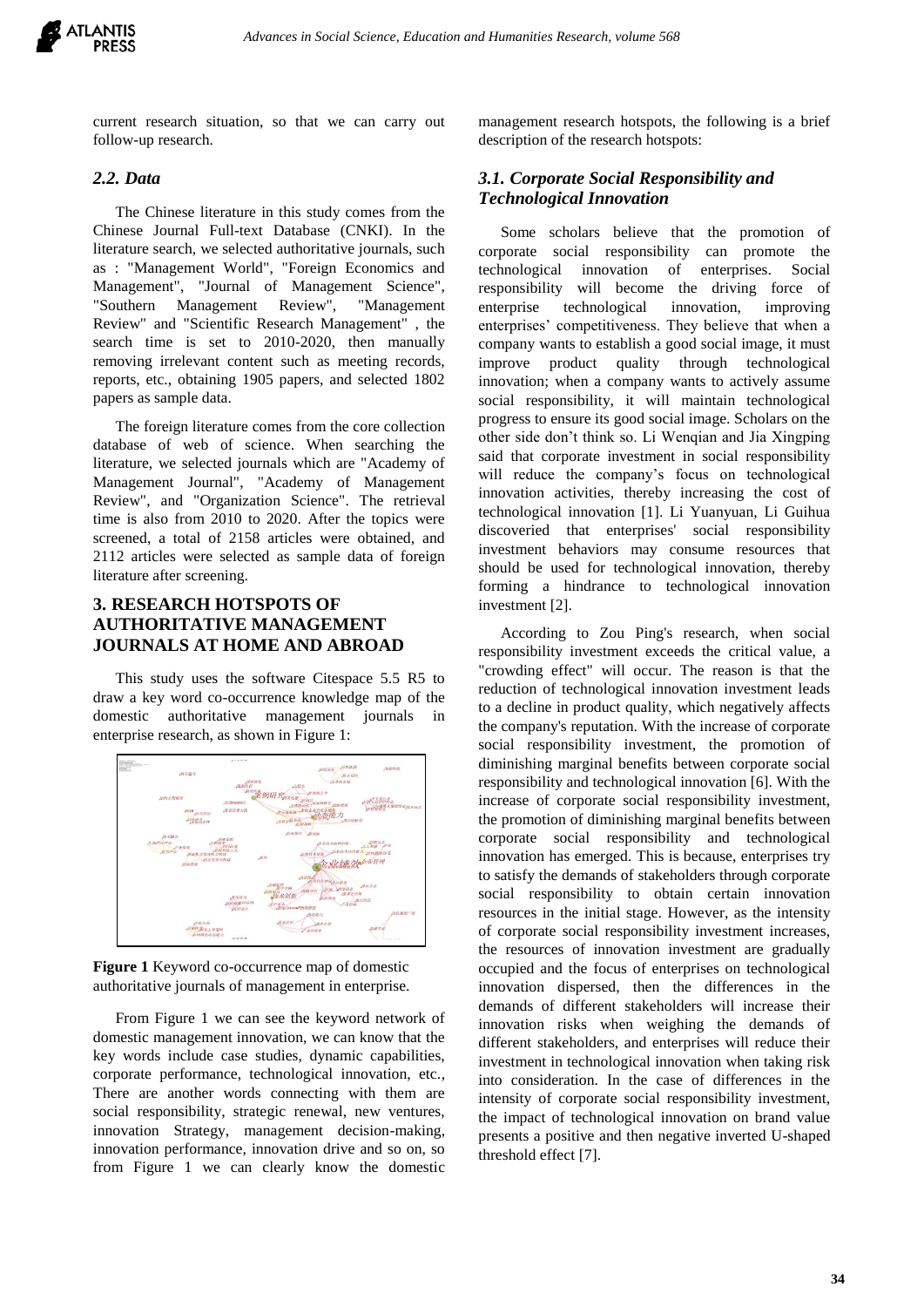

# *3.2. Enterprise's Dynamic Capabilities and Innovation Performance*

With the rapid development of society, companies face countless changes every day. In this rapidly changing business environment, it has become more and more difficult for modern enterprises to only rely on existing resources to improve their innovation performance. Improving the dynamic capabilities of enterprises is a necessary measure to deal with the internal and external complex environment. The dynamic capability a high-level capability, including the ability to integrate resources, utilize resources and innovate. This ability evolve into a use capability in cooperation practices. From the keyword co-occurrence map, we can find that dynamic capability is one of the research hotspots of enterprise innovation. Dynamic management capabilities are conducive to improving corporate performance, forming management awareness , managing human capital, and managing social capital all significantly affect corporate innovation performance, which is conducive to promoting corporate innovation performance; business model with the novelty and efficiency can promote the improvement of corporate innovation performance; the dynamic management ability of management can indirectly affect corporate innovation performance through business model design [3]. The current environment is not only the domestic environment, but also the foreign environment. In state-owned enterprises and high-tech intensive enterprises, the high degree of internationalization significantly promotes the increases of dynamic capabilities [8]. Some scholars have studied the relationship between dynamic capabilities and innovation performance of multinational corporations and found that the initial stage of multinational corporations' embedding in global innovation networks. Knowledge exploration and accumulation of local innovation networks are the main factors for the continuous improvement of their innovation dynamic capabilities and innovation performance. In the middle and late stages of multinational corporations embedding in global innovation networks, the level of knowledge internalization of overseas innovation networks is the main reason for the continuous improvement of their innovation dynamic capabilities and innovation performance [9].

## **4. ANALYSIS OF RESEARCH HOTSPOTS OF FOREIGN MANAGEMENT CORE JOURNALS**

This study uses the software Citespace 5.5 R5 to draw a key word co-occurrence knowledge map of the research hotspots of foreign management core journals, as shown in Figure 2:



**Figure 2** The co-occurrence map of keywords in foreign management journals in management innovation.

From Figure 2 we can see the keyword network of foreign management innovation, we can know that the central words are performance, leadership, innovation, strategy, etc., and connected to data, market, organizational performance, entrepreneur prestige, etc. Below we briefly describe the relationship between entrepreneurship and organizational performance and the relationship between organizational learning and absorptive capacity:

# *4.1. Entrepreneurship and Organizational Performance*

In a good institutional environment, entrepreneurs have incentives to innovate on the enterprise's system, management, and technology in order to achieve a more effective allocation of enterprise resources, which significantly enhances the competitive advantage of the enterprise in the market and improves the performance of the enterprise. The research of Covin and Slevin found that enterprises with entrepreneurial spirit can obtain higher market share and profit margins, thereby promoting the growth of corporate performance [4].

## *4.2. Organizational Learning and Absorptive Capacity*

Exploratory learning based on absorptive capacity refers to the process of enterprises acquiring external knowledge [5]. Organizational learning is a multi-level concept including individuals, teams and organizations. Organizational learning is based on individual and group-level learning, but it is not a simple superposition of individual and team-level learning results. Through team learning, transforming individual ability into organizational memory, and individual learning is effectively transformed into organizational learning. The complementarity of organizational learning levels is manifested in the transformation of knowledge at three levels, manifested as the transformation between individual knowledge, team knowledge and organization.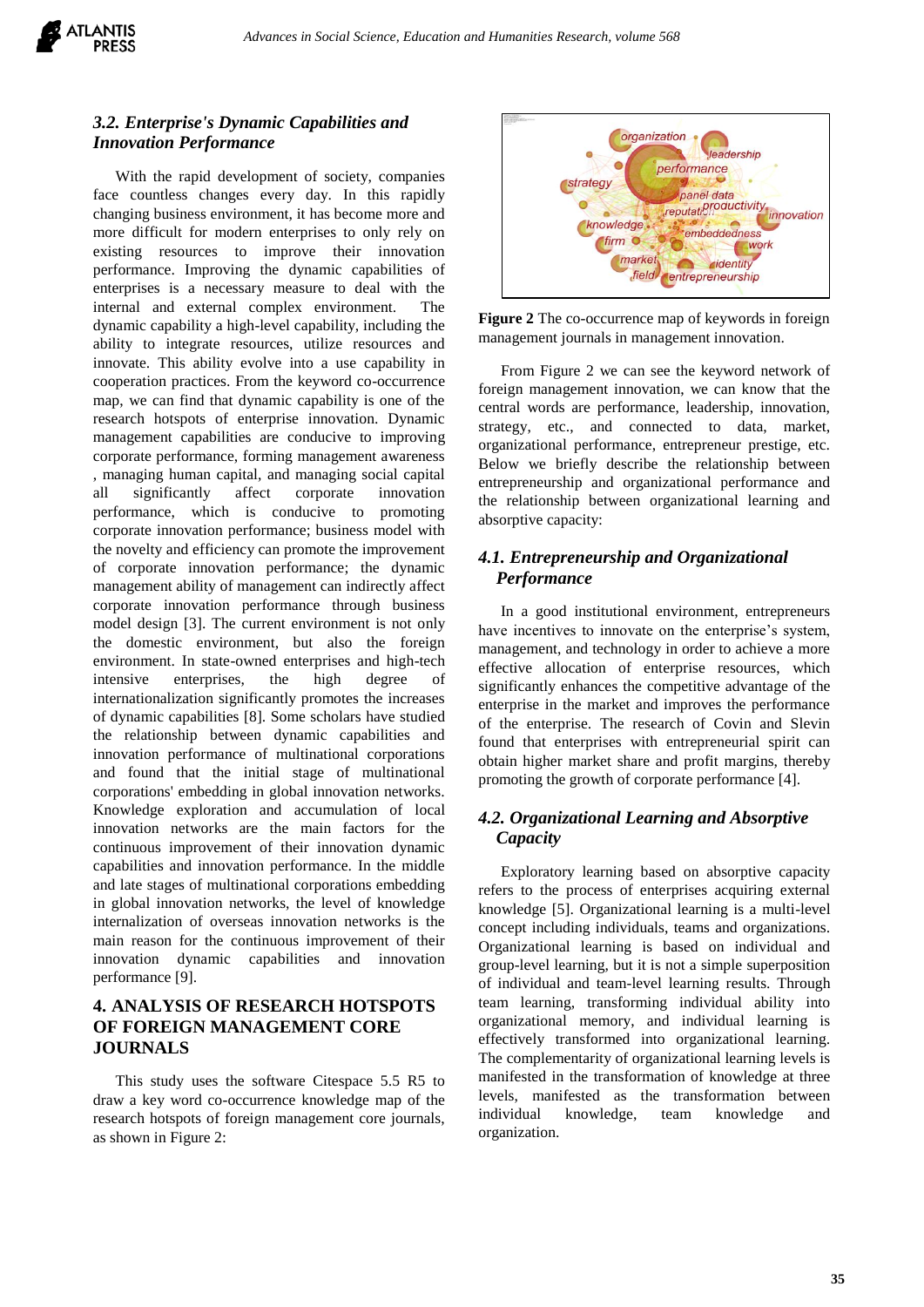# **5. RESEARCH FRONTIERS OF DOMESTIC AND FOREIGN MANAGEMENT AUTHORITATIVE JOURNALS**

What is used here is the prominent word analysis method, which means that if the relative growth rate of a word suddenly increases in a certain short period of time, the frequency change will have a greater degree of transition. We can get the research frontiers of each time period through the increase rate of the word frequency is different from the usual words.

We import the collected and processed data into the software, and then perform prominent word analysis.

| Top 6 Keywords with the Strongest Citation Bursts |      |  |  |  |                                             |  |  |  |  |  |
|---------------------------------------------------|------|--|--|--|---------------------------------------------|--|--|--|--|--|
| Keywords Year Strength Begin End                  |      |  |  |  | $2010 - 2020$                               |  |  |  |  |  |
| 动态能力                                              |      |  |  |  |                                             |  |  |  |  |  |
| 案例研究                                              |      |  |  |  | 2010 0.8645 2014 2015 —————————————         |  |  |  |  |  |
| 商业模式                                              | 2010 |  |  |  | $0.6623$ 2019 2020 ____________             |  |  |  |  |  |
| 技术能力                                              | 2010 |  |  |  | $0.6623$ 2019 2020 ____________             |  |  |  |  |  |
|                                                   |      |  |  |  | 结构方程模型 2010 - 0.6623 2019 - 2020 —————————— |  |  |  |  |  |
| 外部环境                                              | 2010 |  |  |  | $0.6623$ 2019 2020 ____                     |  |  |  |  |  |

**Figure 3** Top 6 highly prominent words in domestic management authoritative journals.

As can be seen from Figure 3, through the analysis of dynamic capabilities, business models, technical capabilities and external environment, we can know the start time and end time of the corresponding research hotspots, as well as the number of years with more frequent occurrences. For example, the frequency of 'dynamic capabilities' started increasing in 2013, then the frequency gradually decreased in 2015. The papers related to dynamic capabilities appeared most frequently during 2013-2015, when was dynamic capabilities' research hotspot.

| Top 15 Keywords with the Strongest Citation Bursts |      |                         |  |  |                                         |  |  |  |  |  |
|----------------------------------------------------|------|-------------------------|--|--|-----------------------------------------|--|--|--|--|--|
| <b>Keywords</b>                                    |      | Year Strength Begin End |  |  | 2010 - 2020                             |  |  |  |  |  |
| strategy                                           | 2010 | 2.1633 2010             |  |  | 2017 - <b>- - - - - - - - -</b> - - -   |  |  |  |  |  |
| cooperation                                        | 2010 | 1.5928 2010             |  |  | 2018 - <b>- - - - - - - - - - -</b> - - |  |  |  |  |  |
| strategic alliance                                 | 2010 | 2.6156 2010             |  |  | $2010$ <b>m</b> — — — — — — — — — — —   |  |  |  |  |  |
| work                                               | 2010 | 1 9076 2017             |  |  | 2017 ——————— <del>—</del> ———           |  |  |  |  |  |
| commitment                                         | 2010 | 1.6888 2018             |  |  | 2018 ————————————                       |  |  |  |  |  |
| individual difference                              | 2010 | 1.9714 2018             |  |  | 2018 ————————————                       |  |  |  |  |  |
| job performance                                    | 2010 | 2.5377 2018             |  |  | 2018 ____________                       |  |  |  |  |  |
| employee mobility                                  | 2010 | 1 7968 2019             |  |  | 2020 --------------                     |  |  |  |  |  |
| transformation                                     | 2010 | 1.4965 2019             |  |  | 2020 <b>_____________</b>               |  |  |  |  |  |
| capability                                         | 2010 | 1.9081 2019             |  |  | 2020 _____________                      |  |  |  |  |  |
| gender                                             | 2010 | 2.8142 2019             |  |  | 2020 -------------                      |  |  |  |  |  |
| organizational routine 2010                        |      | 1 4965 2019             |  |  | 2020 --------------                     |  |  |  |  |  |
| status                                             | 2010 | 1 4965 2019             |  |  | 2020 -------------                      |  |  |  |  |  |
| race                                               | 2010 | 1.4965 2019             |  |  | 2020 _____________                      |  |  |  |  |  |
| uncertainty                                        | 2010 | 1.6055 2019             |  |  | 2020 _____________                      |  |  |  |  |  |
|                                                    |      |                         |  |  |                                         |  |  |  |  |  |

**Figure 4** Top 15 highly prominent words in foreign management authoritative journals.

Through the analysis of prominent words of authoritative foreign management journals in Figure 4, we can get the words: strategic alliances, individual differences of employees, job performance, employee mobility, and organizational routines those frequency of occurrence are highest in 2010-2020. We found that organizational conventions appeared less frequently before 2019, and occurred more frequently after 2019 and becoming a hot spot for foreign management innovation research.

### **6. CONCLUSION AND SUGGESTION**

Through the quantitative analysis of domestic and foreign management core journals by Citespace 5.5 R5 software, we can come to three conclusions: First, the research hotspots of management innovation at home and abroad include dynamic capabilities, innovation performance, organizational changes, organizational practices, etc.; Secondly, Research in the areas of organizational practice, strategic alliances, and business model innovation has gradually increased in recent years, but there is still a lot of research space in the future; Thirdly, domestic and foreign management innovation researches all present the characteristics of multi-disciplinary cross integration. In addition, in the future management innovation, we should focus on the cultivation of corporate dynamic capabilities to cope with the external complex and changeable environment. How to break through organizational conventions is also a problem that current scholars, entrepreneurs, and managers should think and study. Strategic alliances are also a prevailing and common way of cooperation between enterprises now.How to get the best benefits from alliances is also a question we need to explore.

Today's companies should focus on cultivating dynamic capabilities to deal with the complex problems and challenges which they are about to face; Appropriate corporate social responsibility is conducive to improving the company's reputation and trust, but when the investment in corporate social responsibility exceeds a certain threshold ,it will not be beneficial to the technological innovation and product innovation of enterprises; Positive entrepreneurship can improve the performance of organization; Organizational learning should be transformed through organizational absorptive capacity, from the absorption and learning of individual to the absorption and learning of team and then to organizational learning. Therefore, improving the absorptive capacity of enterprises is also the key to enterprise innovation.

#### **ACKNOWLEDGMENTS**

This paper would not have been completed without much assistance, encouragement and support from many people. I want sincerely to avail this opportunity to express my cordial thanks to those who have granted me